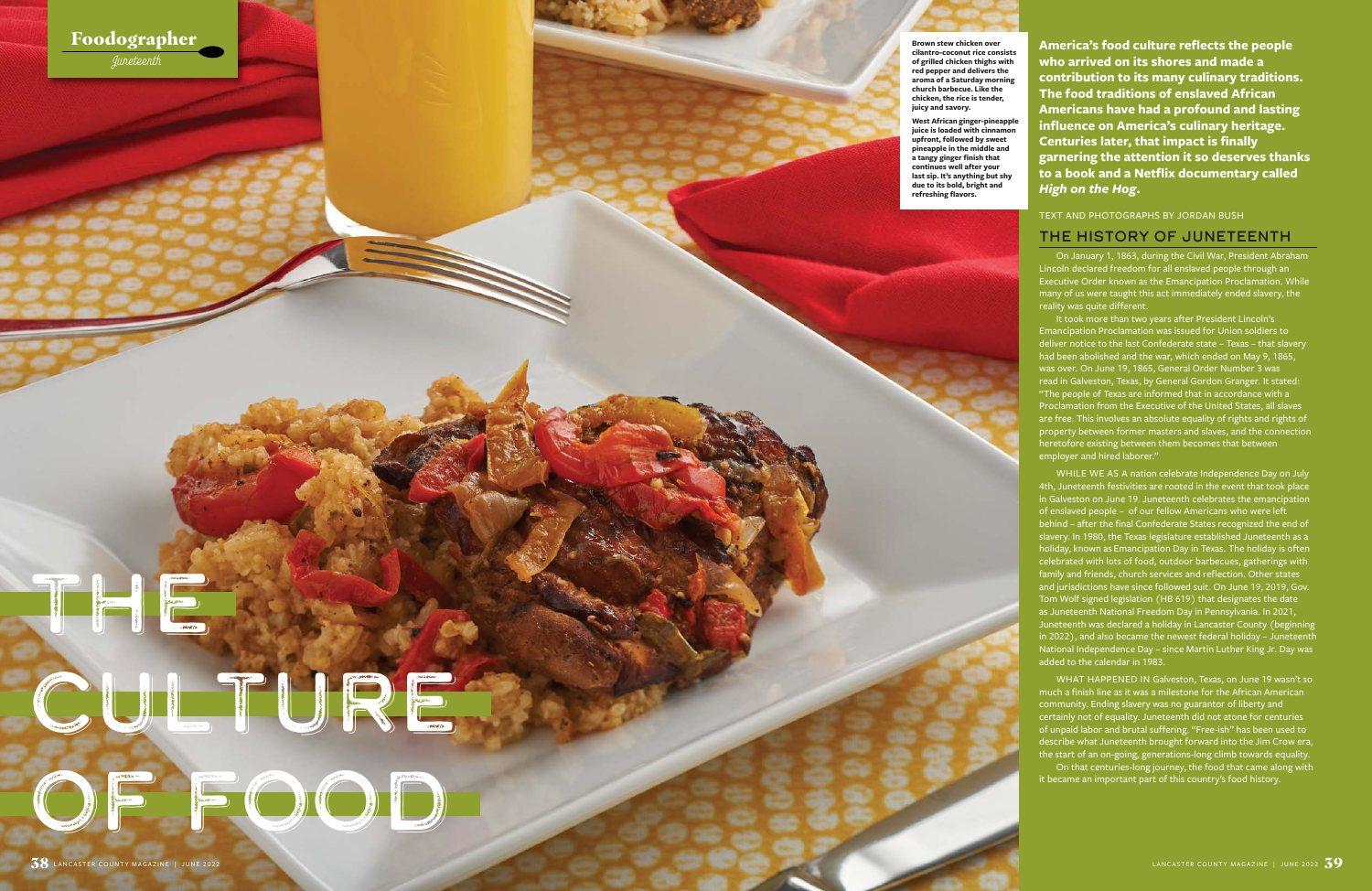#### The African Diaspora - The Journey of Food

Because of the African diaspora – bringing seeds, recipes, expertise and skilled labor from Western Africa to the Americas – American cuisine was profoundly influenced by enslaved people.

*High on the Hog: A Culinary Journey from Africa to America*, a *New York Times* best seller by Dr. Jessica B. Harris, led to the Netflix documentary series that shares the same name. Harris explores the African diaspora, the journey of food from Africa to the Americas and the Caribbean. She details how cooking



**Jordan Bush** is a commercial photographer. His work has allowed him to discover and document cultures and food across five continents. A graduate of Garden Spot High School and Millersville University, Jordan and his fiancée, Jessica, reside and cook ogether in Ephrata.

### Chef Oliver Saye

In February, the Dorothy Height Social Justice Club at the YWCA Lancaster hosted an online event that expanded on the Netflix series, *High on the Hog*, which was suggested viewing before the conversation featuring Lancaster chefs, with their cooking available for advance pickup.

Among the speakers was chef Oliver Saye, owner of homage: Cuisines of the West African Diaspora. He also works at the Boys & Girls Club and is deeply passionate about sharing West African history through food. Perhaps un-ironically, chef Saye is a distant cousin to Michael W. Twitty, a James Beard Award-winning author and culinary historian who is featured in the *High on the Hog* series.

Chef Saye has graciously shared several lengthy conversations about his history and the rich history of his dynamic cooking. "Every food in the [African] diaspora is us," he relates.

I'm sure you've heard the term "living high on the hog" and perhaps questioned its meaning. The phrase has a literal connection to hogs and was originally a food term that relates to the fact that the best meat from a hog is said to come from its back and upper legs. In the ninth century, when the phrase first originated, it pertained to anyone who could afford to eat the "high parts" of the hog while those less fortunate were afforded pork belly and other "lowly" parts. That practice certainly applied in the case of plantation owners and the people they enslaved. The fact that the enslaved people got "creative" with their meager portions and provided us with the makings for barbecued ribs and other dishes is now part of food history.

> Born in Liberia, he grew up in Lancaster after coming to the United States when he was 5 years old. His maternal ancestry is native Liberian, while his father's is Guinean. As such, chef Saye shares a deep connection to the people who were taken from West Africa through the Transatlantic Slave Trade. He also maintains a deep connection to their food. "There's this dish in West Africa called Jollof. It's red rice," he explains, noting that in America, red rice came to be known by various names. "We get the same kind



traditions and cultivating expertise arrived in what is now the United States through the Transatlantic Slave Trade.

IN THE NETFLIX SERIES, Harris remarks, "Through food, we can find out that there is more that connects us than that separates us. What we eat and what we discover brings us together. It's a communal table. It's how we know who we are, and it's how we know we're connected." For example, Harris shares that starches such as rice, cereal and yams (not to be confused with sweet potatoes) were cooked throughout all of Africa with stews for sopping up the rich flavors of meat, vegetables and sauces.

of rice in different locations," he points out. "In the Carolinas, it's called red rice. In Louisiana, it's jambalaya."

"WHEN OUR ANCESTORS CAME HERE, whatever country they came from, they made that [country's food]. That's us," chef Saye states. "That had a foundation from West Africa. Yuca in the Caribbean is cassava in West Africa. In the American South, it's sweet potato pie. That's us. There are all these linkages and it happens for a reason. When they came here, they were trying to cook what they were familiar with." Hence, American cuisine is rooted in history, and a great deal of it is from West Africa.

"THE INITIAL WEALTH of this country – before it was a country – was rice," he continues. "It was enslavers that went to West Africa to get people who knew how to cultivate rice. The narrative of the enslaved is that they were ignorant, stupid and unskilled, but they had centuries of cultivating rice. It wasn't picking people blindly. You could relate that to indigo, tobacco, cotton, all of these other slave trades," he says. "Eight of the 10 millionaires were from South Carolina, and that was based on rice."

In Charleston, South Carolina, gold rice dominated the economy for centuries, giving the region the nickname, the "Rice Coast." African Americans, including the Gullah people, built that economy. However, before and soon after the Civil War, rice was no longer a productive industry. In 1910, the start of the

**Left: West African peanut-butter soup bestows an aroma that begs to be experienced. Sweet and savory, creamy and a little salty, it's loaded with chunks of carrots, onion and spices that deliver robust flavor.** 

**Right: Cream of turkey soup is akin to chicken pot pie that is enlivened by African spices. Hearty and savory with delightful textures, it consists of shredded turkey and a creamy base, carrots, peas and corn. There are no misses here.**



**Chef Oliver Saye shares his personal culinary heritage, as well as that of West Africa, with Lancaster through his food truck, catering service and teaching appearances. Photo courtesy of Oliver Saye.**